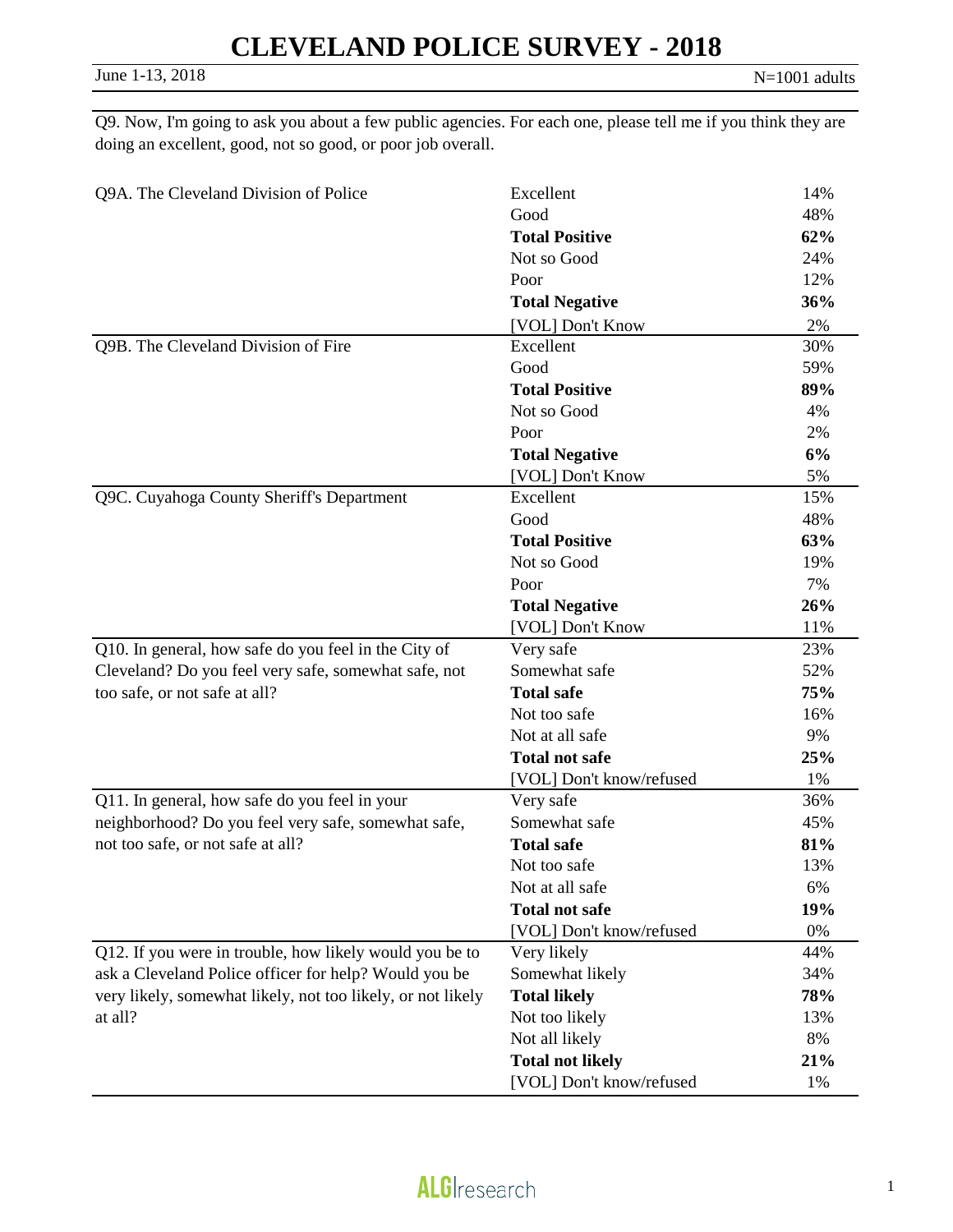Q13. For each of the following items, please tell me how good of a job you think the Cleveland Division of Police is doing at that item. Are they doing an excellent job, a good job, a not so good job, or a poor job?

| Q13A. Treating all racial and ethnic groups equally | Excellent             | 11% |
|-----------------------------------------------------|-----------------------|-----|
|                                                     | Good                  | 32% |
|                                                     | <b>Total Positive</b> | 44% |
|                                                     | Not so Good           | 30% |
|                                                     | Poor                  | 22% |
|                                                     | <b>Total Negative</b> | 52% |
|                                                     | [VOL] Don't Know      | 5%  |
| Q13B. Serving people in your neighborhood           | Excellent             | 16% |
|                                                     | Good                  | 46% |
|                                                     | <b>Total Positive</b> | 62% |
|                                                     | Not so Good           | 24% |
|                                                     | Poor                  | 11% |
|                                                     | <b>Total Negative</b> | 35% |
|                                                     | [VOL] Don't Know      | 3%  |
| Q13C. Controlling crime in your neighborhood        | Excellent             | 15% |
|                                                     | Good                  | 45% |
|                                                     | <b>Total Positive</b> | 60% |
|                                                     | Not so Good           | 26% |
|                                                     | Poor                  | 10% |
|                                                     | <b>Total Negative</b> | 37% |
|                                                     | [VOL] Don't Know      | 3%  |
| Q13D. Controlling crime in Cleveland                | Excellent             | 10% |
|                                                     | Good                  | 40% |
|                                                     | <b>Total Positive</b> | 50% |
|                                                     | Not so Good           | 31% |
|                                                     | Poor                  | 15% |
|                                                     | <b>Total Negative</b> | 47% |
|                                                     | [VOL] Don't Know      | 3%  |
| Q13E. Using the appropriate level of force when     | Excellent             | 10% |
| stopping, questioning, or arresting someone         | Good                  | 38% |
|                                                     | <b>Total Positive</b> | 48% |
|                                                     | Not so Good           | 29% |
|                                                     | Poor                  | 16% |
|                                                     | <b>Total Negative</b> | 45% |
|                                                     | [VOL] Don't Know      | 6%  |
| Q13F. Officer training                              | Excellent             | 10% |
|                                                     | Good                  | 38% |
|                                                     | <b>Total Positive</b> | 48% |
|                                                     | Not so Good           | 25% |
|                                                     | Poor                  | 13% |
|                                                     | <b>Total Negative</b> | 38% |
|                                                     | [VOL] Don't Know      | 14% |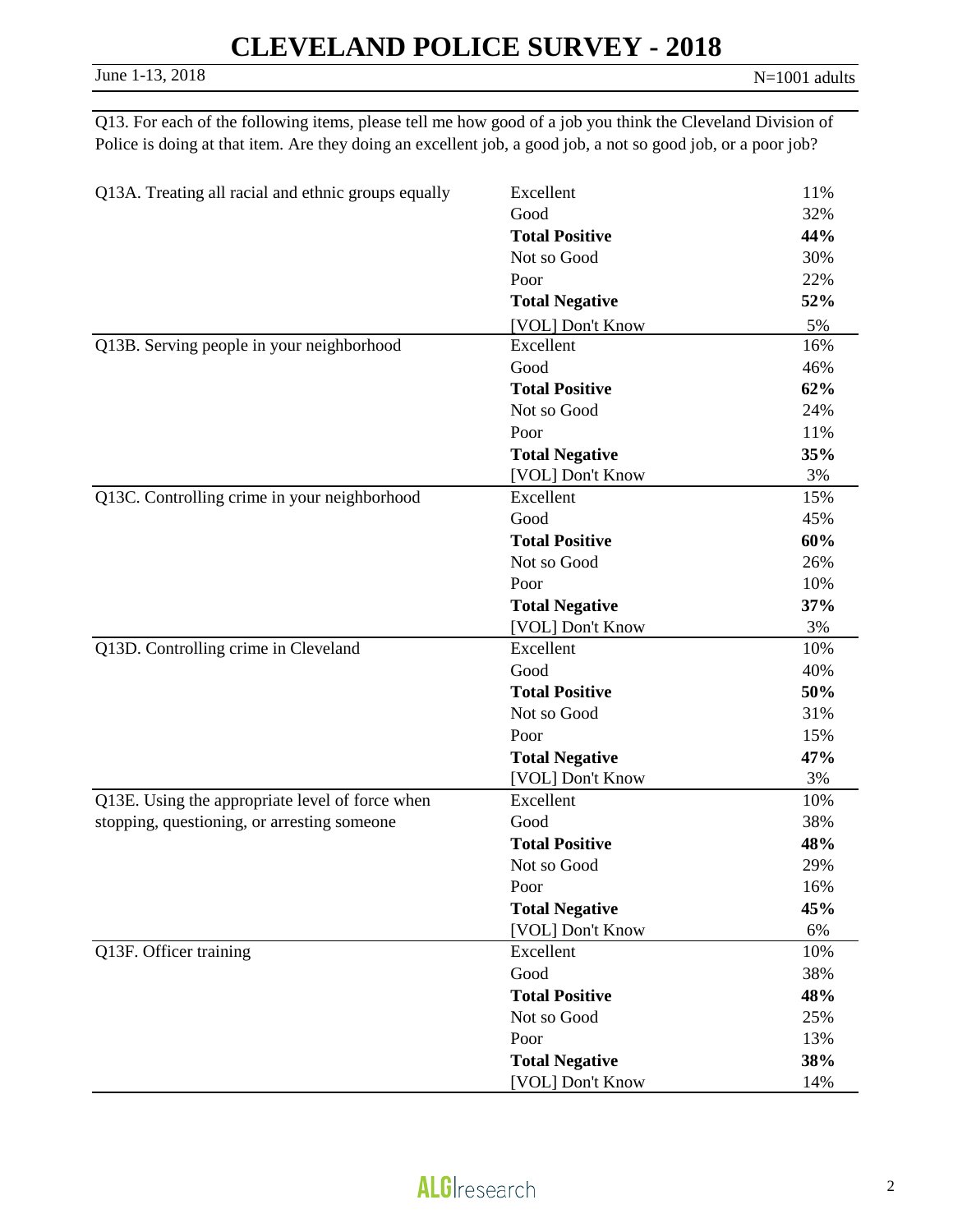Q14. Next, I'm going to ask you about a number of groups in the Cleveland community and for each one, please tell me if you think the Cleveland Police treats them the same as other members of the community or not as well.

| Q14A. African-Americans                           | Treats the Same        | 25% |
|---------------------------------------------------|------------------------|-----|
|                                                   | Not as well            | 68% |
|                                                   | [VOL] Don't Know       | 7%  |
| Q14B. Hispanics or Latinos                        | Treats the Same        | 33% |
|                                                   | Not as well            | 55% |
|                                                   | [VOL] Don't Know       | 12% |
| Q14C. Young people                                | <b>Treats the Same</b> | 35% |
|                                                   | Not as well            | 54% |
|                                                   | [VOL] Don't Know       | 11% |
| Q14D. Homeless people                             | Treats the Same        | 30% |
|                                                   | Not as well            | 53% |
|                                                   | [VOL] Don't Know       | 17% |
| Q14E. People with mental illness or special needs | <b>Treats the Same</b> | 38% |
|                                                   | Not as well            | 48% |
|                                                   | [VOL] Don't Know       | 14% |

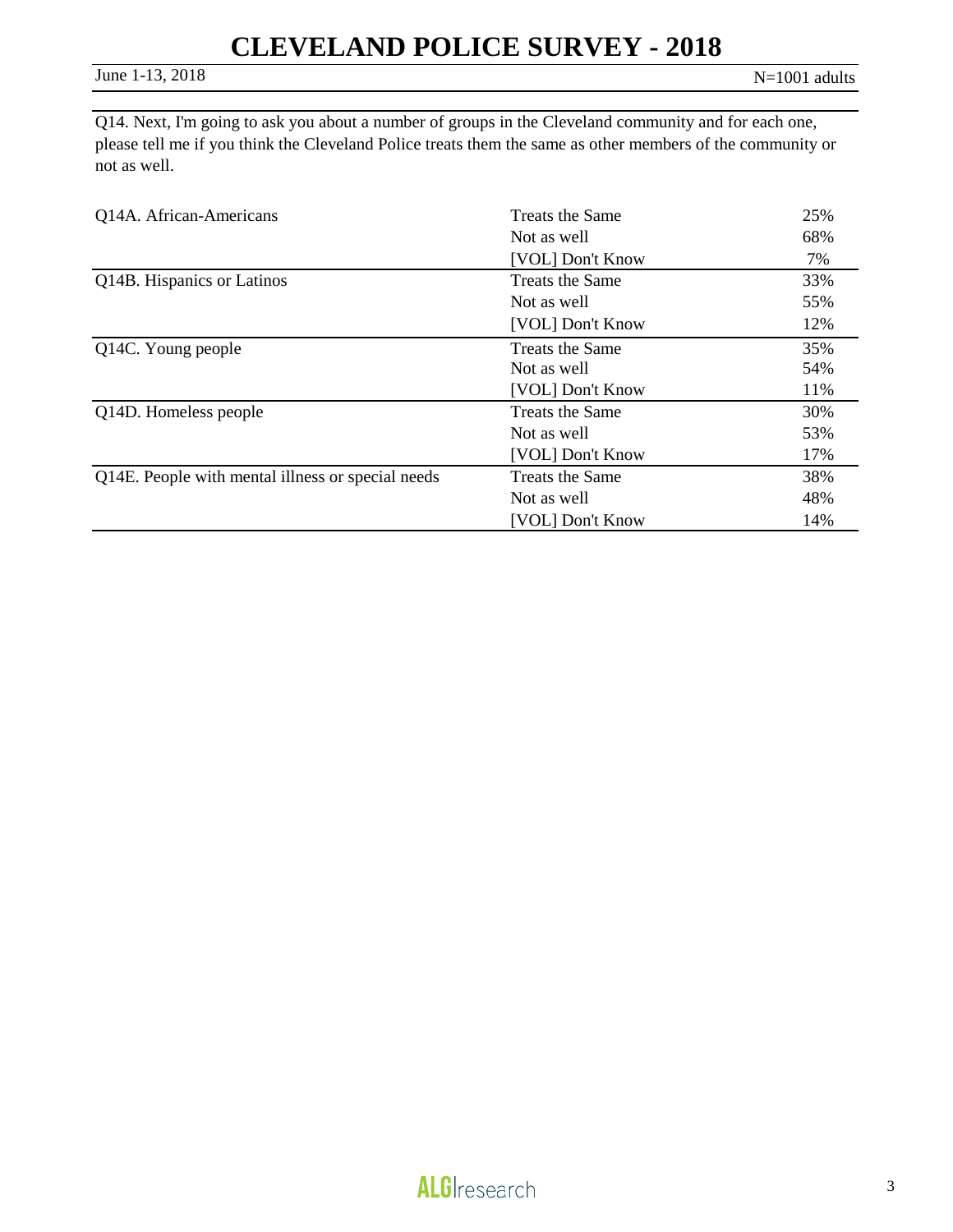June 1-13, 2018 N=1001 adults

Q15. Now, I am going to read you a list of ways in which some people have interacted with the Cleveland Division of Police. Please tell me if, in the last year, you have interacted with the Cleveland Division of Police in this way, or if you know a close family member, friend, or neighbor who has. **[MULTIPLE RESPONSES ACCEPTED FOR 'YES']** 

| Q15A. Been stopped by the Cleveland Police while you      | Yes, self                   | 24% |
|-----------------------------------------------------------|-----------------------------|-----|
| were in a car                                             | Yes, family/friend/neighbor | 21% |
|                                                           | <b>Total Yes</b>            | 39% |
|                                                           | N <sub>0</sub>              | 60% |
|                                                           | [VOL] Don't Know            | 1%  |
| Q15B. Been involved in a traffic accident that was        | Yes, self                   | 19% |
| reported to police, or received a moving violation like a | Yes, family/friend/neighbor | 19% |
| speeding ticket                                           | <b>Total Yes</b>            | 34% |
|                                                           | N <sub>0</sub>              | 64% |
|                                                           | [VOL] Don't Know            | 2%  |
| Q15C. Been questioned by the Cleveland Police at home,    | Yes, self                   | 11% |
| when you did not request them to come to your home        | Yes, family/friend/neighbor | 14% |
|                                                           | <b>Total Yes</b>            | 23% |
|                                                           | N <sub>o</sub>              | 75% |
|                                                           | [VOL] Don't Know            | 2%  |
| Q15D. Been arrested                                       | Yes, self                   | 9%  |
|                                                           | Yes, family/friend/neighbor | 18% |
|                                                           | <b>Total Yes</b>            | 25% |
|                                                           | N <sub>0</sub>              | 74% |
|                                                           | [VOL] Don't Know            | 1%  |
| Q15E. Called 911 or the Cleveland Police to report a      | Yes, self                   | 17% |
| crime                                                     | Yes, family/friend/neighbor | 16% |
|                                                           | <b>Total Yes</b>            | 30% |
|                                                           | N <sub>o</sub>              | 69% |
|                                                           | [VOL] Don't Know            | 1%  |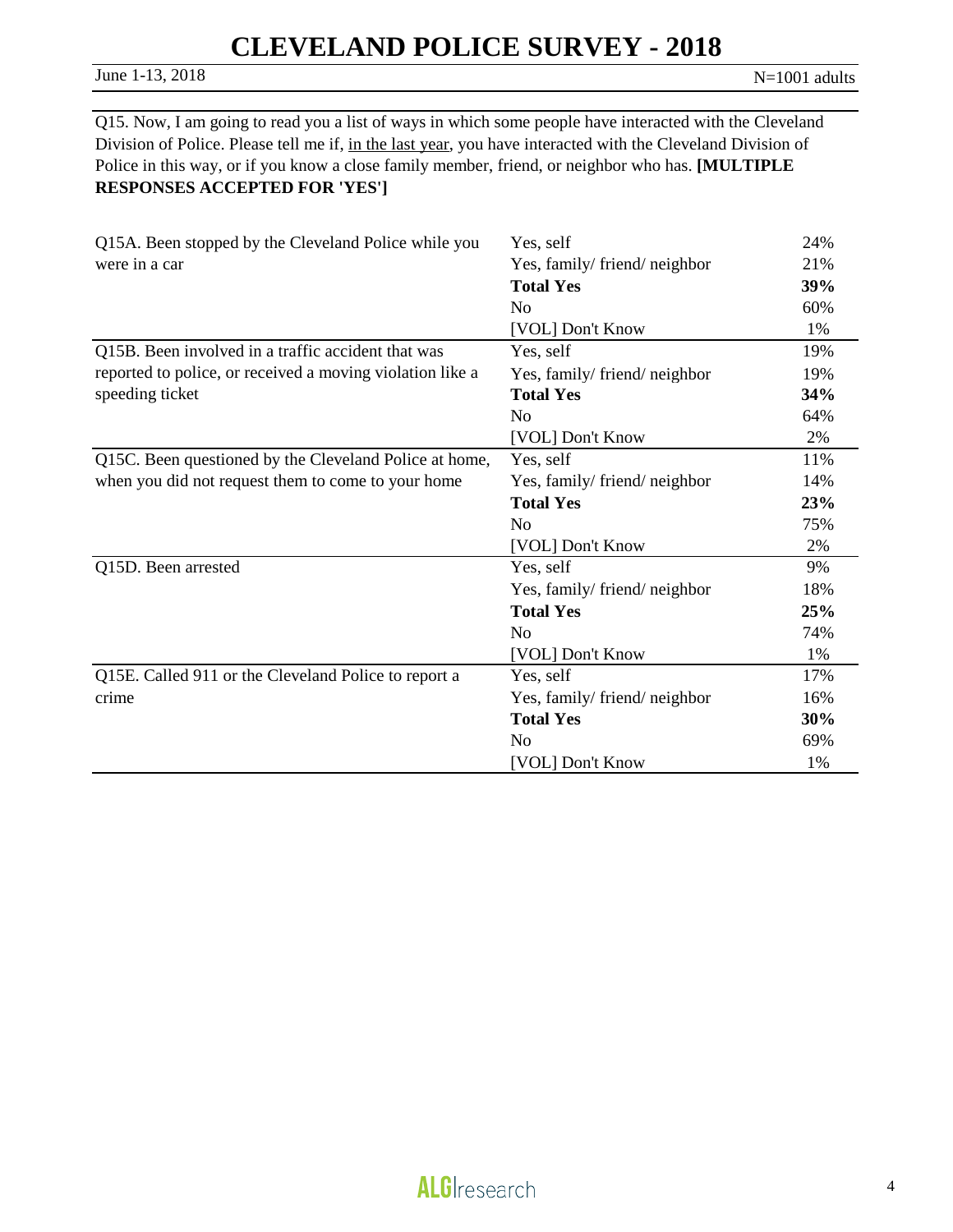#### June 1-13, 2018 N=1001 adults

Q16. Still thinking about your most significant interaction with the Cleveland Police in the last 12 months, please tell me whether you strongly agree, somewhat agree, somewhat disagree or strongly disagree with each of the following statements as it relates to that specific experience. Or you can tell me it doesn't apply. **[ASKED IF 'YES, SELF' IN ANY Q15A-Q15E; N=402]**

| Q16A. The officers answered all my questions           | <b>Strongly Agree</b>    | 35% |
|--------------------------------------------------------|--------------------------|-----|
|                                                        | Somewhat Agree           | 23% |
|                                                        | <b>Total Agree</b>       | 58% |
|                                                        | Somewhat Disagree        | 17% |
|                                                        | <b>Strongly Disagree</b> | 14% |
|                                                        | <b>Total Disagree</b>    | 31% |
|                                                        | Don't Know/Doesn't Apply | 11% |
| Q16B. The officers listened to what I had to say       | <b>Strongly Agree</b>    | 35% |
|                                                        | Somewhat Agree           | 23% |
|                                                        | <b>Total Agree</b>       | 59% |
|                                                        | Somewhat Disagree        | 15% |
|                                                        | <b>Strongly Disagree</b> | 18% |
|                                                        | <b>Total Disagree</b>    | 33% |
|                                                        | Don't Know/Doesn't Apply | 9%  |
| Q16C. The officers kept me informed about what would   | <b>Strongly Agree</b>    | 33% |
| happen next                                            | Somewhat Agree           | 25% |
|                                                        | <b>Total Agree</b>       | 59% |
|                                                        | Somewhat Disagree        | 15% |
|                                                        | <b>Strongly Disagree</b> | 15% |
|                                                        | <b>Total Disagree</b>    | 31% |
|                                                        | Don't Know/Doesn't Apply | 10% |
| Q16D. The officers were polite in how they spoke to me | <b>Strongly Agree</b>    | 36% |
|                                                        | Somewhat Agree           | 28% |
|                                                        | <b>Total Agree</b>       | 64% |
|                                                        | Somewhat Disagree        | 16% |
|                                                        | <b>Strongly Disagree</b> | 14% |
|                                                        | <b>Total Disagree</b>    | 30% |
|                                                        | Don't Know/Doesn't Apply | 6%  |
| Q16E. The officers treated me with respect             | <b>Strongly Agree</b>    | 40% |
|                                                        | Somewhat Agree           | 31% |
|                                                        | <b>Total Agree</b>       | 71% |
|                                                        | Somewhat Disagree        | 12% |
|                                                        | <b>Strongly Disagree</b> | 12% |
|                                                        | <b>Total Disagree</b>    | 24% |
|                                                        | Don't Know/Doesn't Apply | 5%  |

## **ALG**Iresearch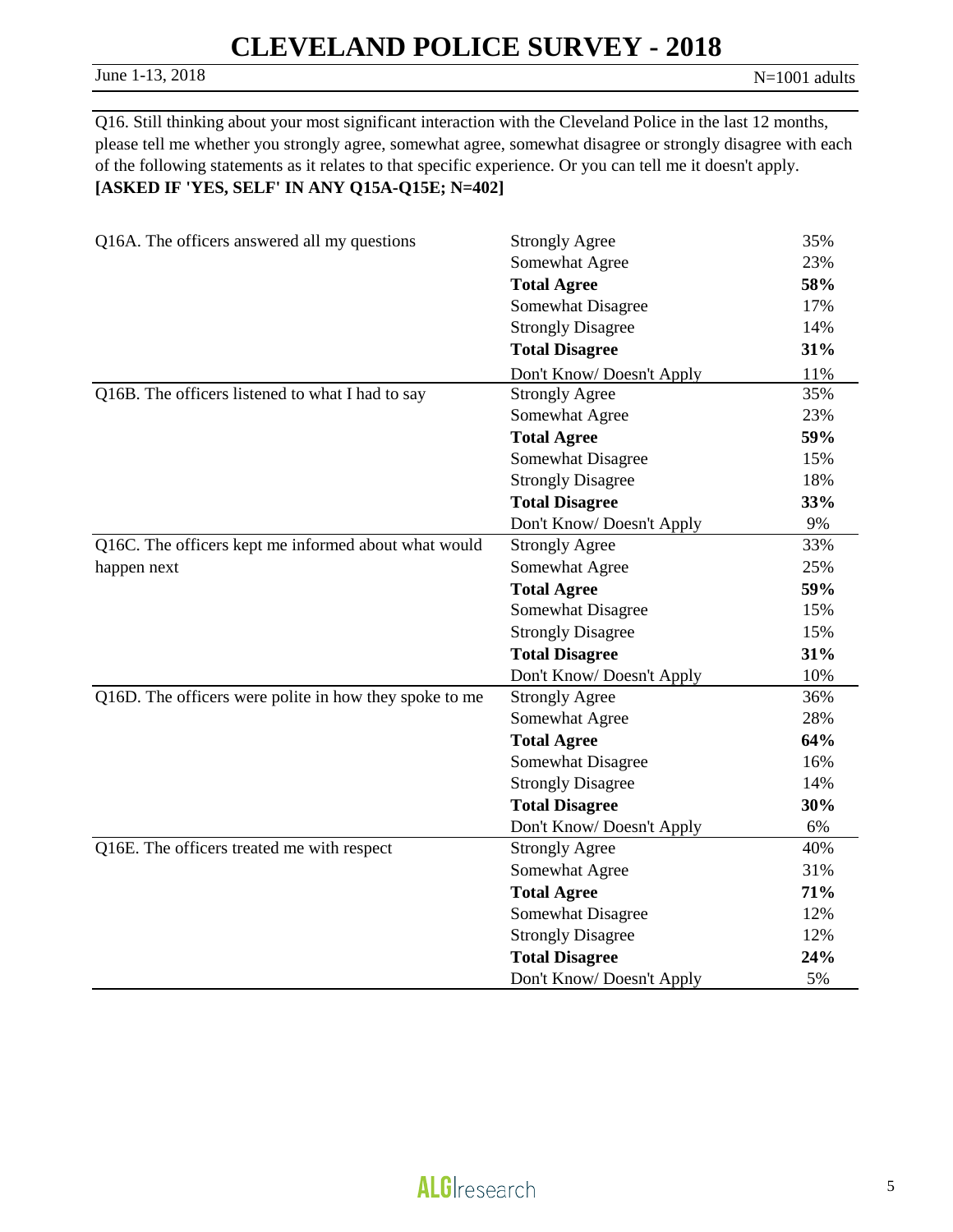June 1-13, 2018 N=1001 adults

| Q16F. The officers explained their reason for stopping,         | <b>Strongly Agree</b>    | 42% |
|-----------------------------------------------------------------|--------------------------|-----|
|                                                                 |                          |     |
| questioning, or interacting with me                             | Somewhat Agree           | 25% |
|                                                                 | <b>Total Agree</b>       | 68% |
|                                                                 | Somewhat Disagree        | 15% |
|                                                                 | <b>Strongly Disagree</b> | 8%  |
|                                                                 | <b>Total Disagree</b>    | 23% |
|                                                                 | Don't Know/Doesn't Apply | 9%  |
| Q16G. The officers did not detain me for longer than            | <b>Strongly Agree</b>    | 40% |
| was necessary                                                   | Somewhat Agree           | 21% |
|                                                                 | <b>Total Agree</b>       | 61% |
|                                                                 | Somewhat Disagree        | 15% |
|                                                                 | <b>Strongly Disagree</b> | 9%  |
|                                                                 | <b>Total Disagree</b>    | 24% |
|                                                                 | Don't Know/Doesn't Apply | 15% |
| Q16H. The officers did not use more force than was<br>necessary | <b>Strongly Agree</b>    | 39% |
|                                                                 | Somewhat Agree           | 23% |
|                                                                 | <b>Total Agree</b>       | 62% |
|                                                                 | Somewhat Disagree        | 11% |
|                                                                 | <b>Strongly Disagree</b> | 7%  |
|                                                                 | <b>Total Disagree</b>    | 18% |
|                                                                 | Don't Know/Doesn't Apply | 20% |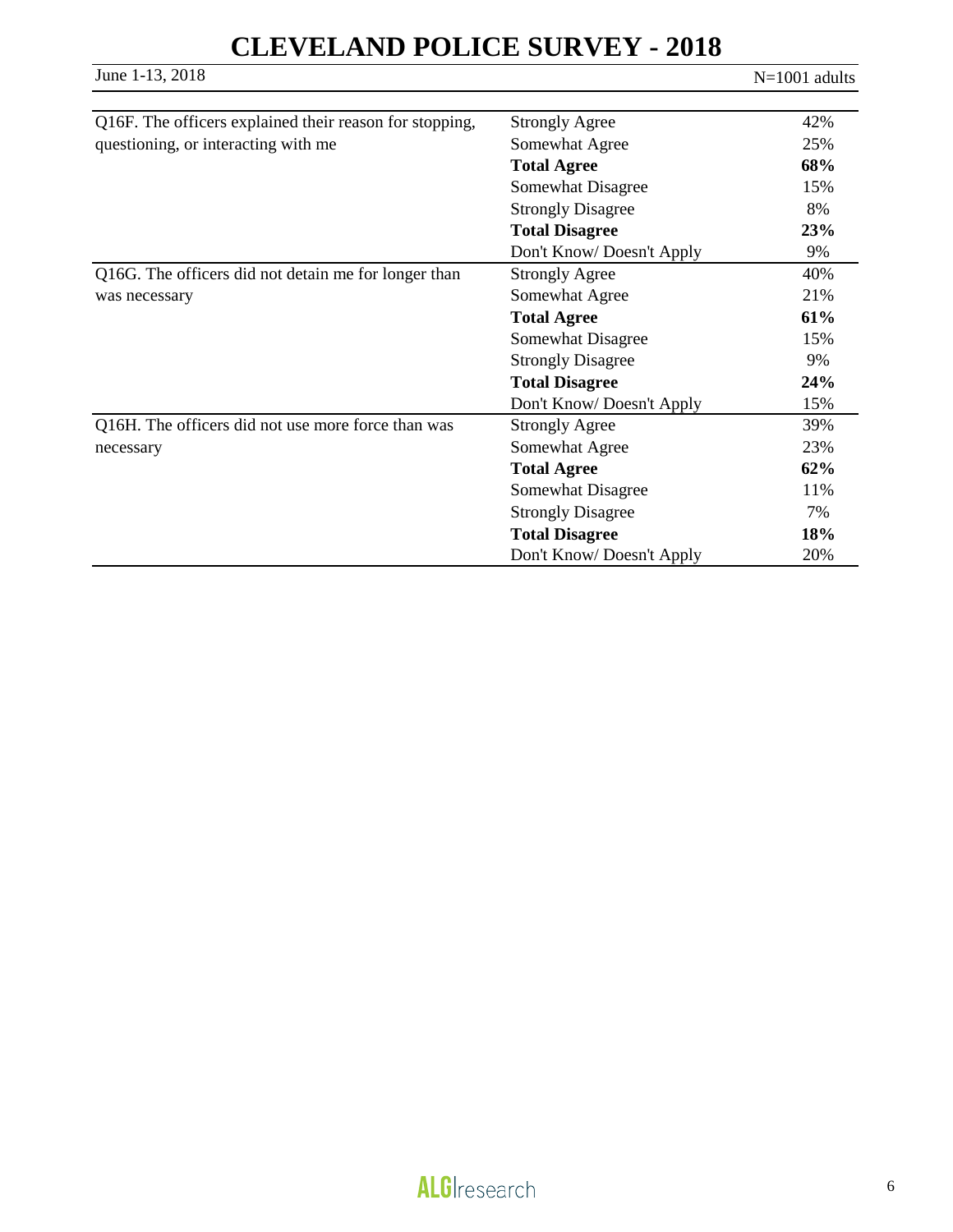June 1-13, 2018 N=1001 adults

| Q17. Overall, do you approve or disapprove of how the     | Strongly approve        | 30% |
|-----------------------------------------------------------|-------------------------|-----|
| Cleveland Police handled your situation? [ASKED IF        | Somewhat approve        | 34% |
| 'YES, SELF' IN ANY Q15A-Q15E; N=402]                      | <b>Total approve</b>    | 64% |
|                                                           | Somewhat disapprove     | 16% |
|                                                           | Strongly disapprove     | 16% |
|                                                           | <b>Total disapprove</b> | 32% |
|                                                           | [VOL] Don't Know        | 4%  |
| Q18. Overall, do you approve or disapprove of how the     | Strongly approve        | 19% |
| Cleveland Police handled this situation with your family, | Somewhat approve        | 37% |
| friend, or neighbor? [ASKED IF 'YES, FAMILY/              | <b>Total approve</b>    | 56% |
| FRIEND/ NEIGHBOR' IN ANY Q15A-Q15E;                       | Somewhat disapprove     | 18% |
| $N = 409$                                                 | Strongly disapprove     | 19% |
|                                                           | <b>Total disapprove</b> | 37% |
|                                                           | [VOL] Don't Know        | 7%  |
| Q19. And to the best of your knowledge, have you or       | Yes, self               | 7%  |
| anyone you personally know believe they have been         | Yes, someone you know   | 22% |
| treated differently by the Cleveland Police because of    | Yes, both               | 13% |
| their race or ethnicity in the past year?                 | <b>Total Yes</b>        | 42% |
|                                                           | N <sub>o</sub>          | 56% |
|                                                           | [VOL] Don't Know        | 3%  |
| Q20. And to the best of your knowledge, have you or       | Yes, self               | 4%  |
| anyone you personally know been the victim of             | Yes, someone you know   | 16% |
| excessive force from the Cleveland Police in the past     | Yes, both               | 6%  |
| year?                                                     | <b>Total Yes</b>        | 26% |
|                                                           | N <sub>0</sub>          | 71% |
|                                                           | [VOL] Don't Know        | 2%  |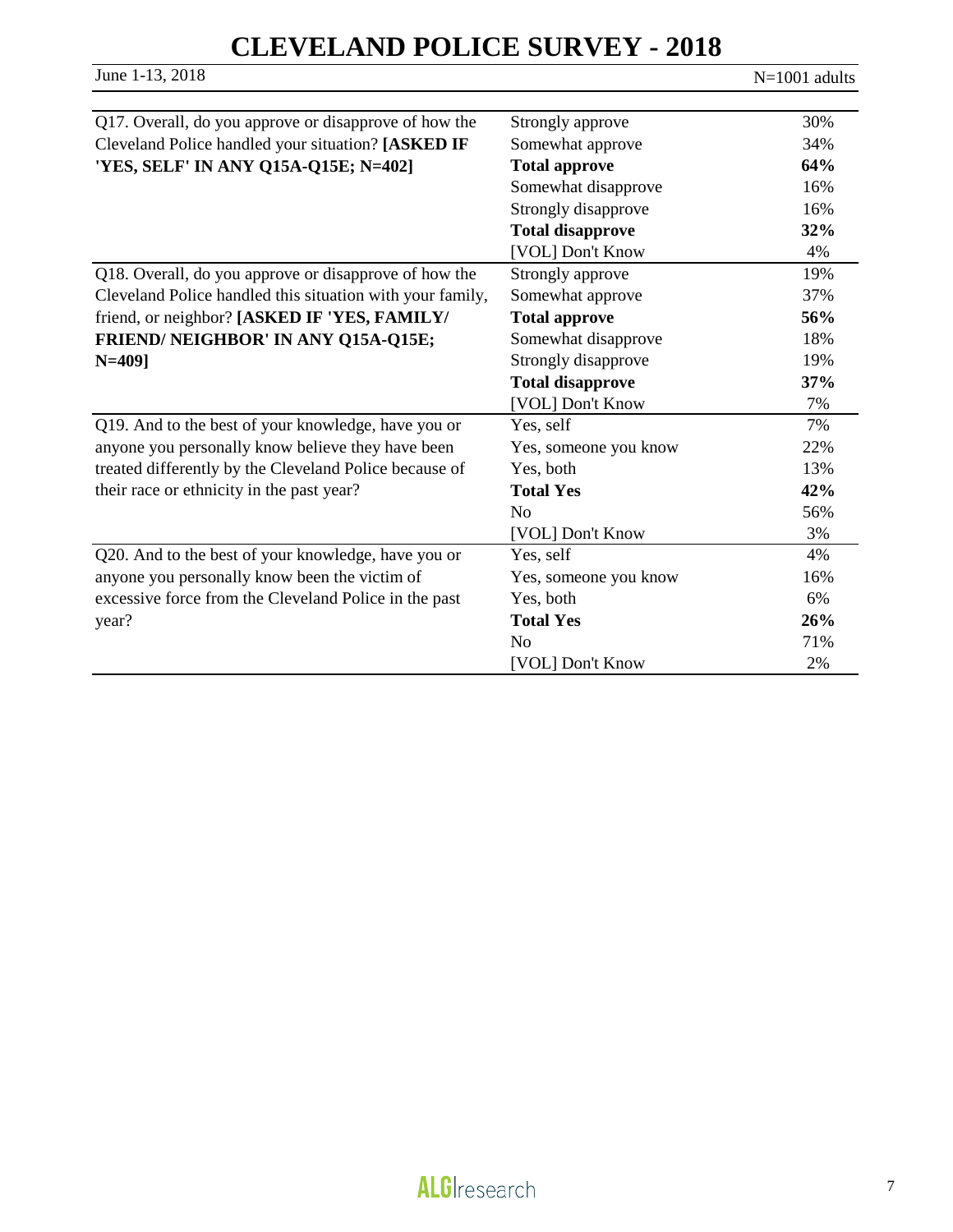| <b>QUESTIONS FOR CLASSIFICATION PURPOSES</b>            |                                       |          |
|---------------------------------------------------------|---------------------------------------|----------|
|                                                         |                                       |          |
| Q21. Sex                                                | Male                                  | 48%      |
|                                                         | Female                                | 52%      |
| Q22. Age                                                | 18-34                                 | 33%      |
|                                                         | 35-49                                 | 33%      |
|                                                         | 50-64                                 | 15%      |
|                                                         | $65+$                                 | 15%      |
|                                                         | [VOL] Refused                         | 4%       |
| Q6/7. Race Self-ID                                      | White                                 | 32%      |
|                                                         | <b>African American</b>               | 52%      |
|                                                         | Hispanic or Latino                    | 10%      |
|                                                         | Asian-American<br>Native American     | 1%<br>1% |
|                                                         |                                       |          |
|                                                         | Other                                 | 2%       |
|                                                         | [VOL] Don't Know Refused              | 2%       |
| Q23. From which of the following places do you hear the | Local TV news                         | 75%      |
| most information about Cleveland Police? [MULTIPLE      | Radio                                 | 26%      |
| <b>RESPONSES ACCEPTED]</b>                              | The Cleveland Plain Dealer, online or | 16%      |
|                                                         | in print                              |          |
|                                                         | Other newspapers, online or in print  | 14%      |
|                                                         | Other websites                        | 10%      |
|                                                         | Word of mouth                         | 35%      |
|                                                         | Social media                          | 39%      |
|                                                         | [VOL] Don't know/Refused              | 1%       |
| Q24. What is the highest level of schooling you've      | Grades 1-8                            | 0%       |
| completed?                                              | Grades 9-11                           | 5%       |
|                                                         | High school graduate / GED            | 46%      |
|                                                         | Some college / Vocational Training    | 27%      |
|                                                         | College graduate                      | 16%      |
|                                                         | Post graduate / Professional School   | 5%       |
|                                                         | [VOL] Refused                         | 1%       |

### **ALGI**research